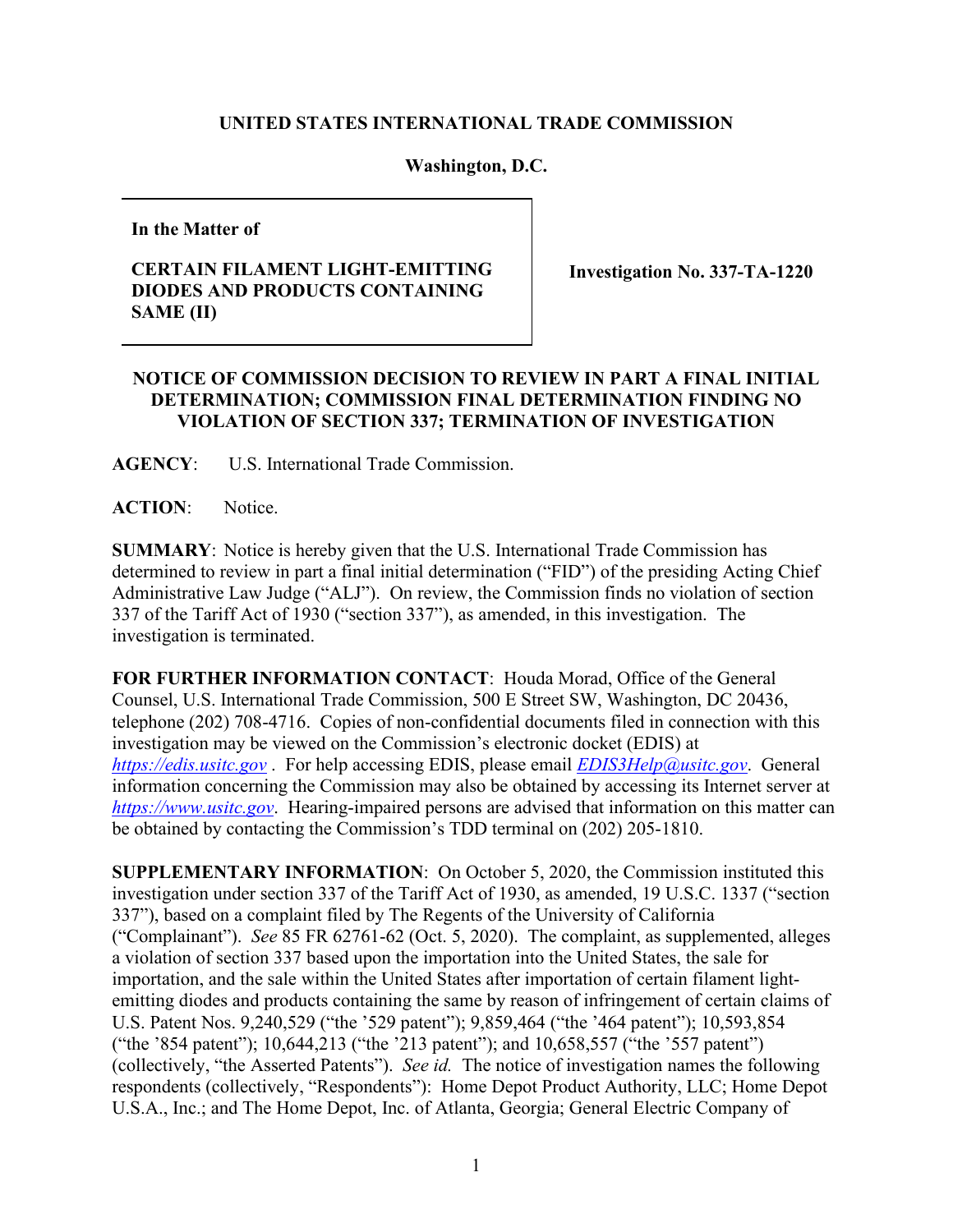Boston, Massachusetts; Consumer Lighting (U.S.) LLC, d/b/a GE Lighting of Cleveland, Ohio; Savant Systems, Inc. of Hyannis, Massachusetts ("Savant Systems"); Feit Electric Company, Inc. ("Feit") of Pico Rivera, California; Satco Products, Inc. of Brentwood, New York; IKEA Supply AG of Pratteln, Switzerland; IKEA U.S. Retail LLC of Conshohocken, Pennsylvania; and IKEA of Sweden AB of Almhult, Sweden (collectively, "IKEA"). *See id.* The Office of Unfair Import Investigations ("OUII") is also a party to the investigation. *See id.* 

On November 5, 2020, the ALJ granted non-party Signify North America Corp.'s motion to intervene in this investigation. *See* Order No. 14 (Nov. 5, 2020), *unreviewed by* Comm'n Notice (Nov. 30, 2020). On November 16, 2020, the ALJ granted non-party Global Value Lighting LLC's motion to intervene in this investigation. *See* Order No. 15 (Nov. 16, 2020), *unreviewed by* Comm'n Notice (Dec. 8, 2020).

On June 29, 2021, the Commission terminated the investigation as to the '213 patent in its entirety; claim 9 of the '529 patent; claim 10 of the '464 patent; claims 2 and 6 of the '854 patent; and claim 2 of the '557 patent. *See* Order No. 37 (June 15, 2021), *unreviewed by* Comm'n Notice (June 29, 2021).

On September 16, 2021, the Commission terminated respondent Savant Systems from the investigation. *See* Order No. 47 (Aug. 27, 2021), *unreviewed by* Comm'n Notice (Sept. 16, 2021).

On November 19, 2021, the ALJ issued the FID finding no violation of section 337. Specifically, the FID finds that Complainant failed to establish infringement of the asserted claims of the remaining Asserted Patents by the Respondents. The FID also finds the asserted claims of the remaining Asserted Patents to be invalid. The ALJ further finds that the economic prong of the domestic industry requirement is satisfied as to all remaining Asserted Patents, but that the technical prong is not satisfied with respect to the '854 and '557 patents.

On December 3, 2021, Complainant filed a petition for Commission review of the FID. Complainant petitions for Commission review of the FID's findings, including, with respect to: (1) claim construction; (2) infringement; (3) invalidity for anticipation and/or obviousness under 35 U.S.C. § 102 or 103, respectively; and (4) the technical prong of the domestic industry requirement. On the same day, Feit, the other respondents, and OUII each filed contingent petitions for review of the FID, including, with respect to the economic prong of the domestic industry requirement. On December 13, 2021, the parties filed responses to each other's petition.

Having examined the record of this investigation, including the FID and the parties' submissions, the Commission has determined to review in part, and upon review, to affirm the FID's determination of no violation of section 337. Specifically, as explained in the Commission Opinion issued concurrently herewith, the Commission has determined to review and, on review, to: (1) affirm with modification the FID's claim construction findings with respect to the term "sapphire"; (2) affirm with modification the FID's non-infringement findings as to all remaining Asserted Patents; (3) affirm with modification the FID's findings on the technical prong of the domestic industry requirement as to all remaining Asserted Patents; (4) affirm with modification the FID's invalidity findings over Yamazaki (Japanese Patent Application Publication No. 2003